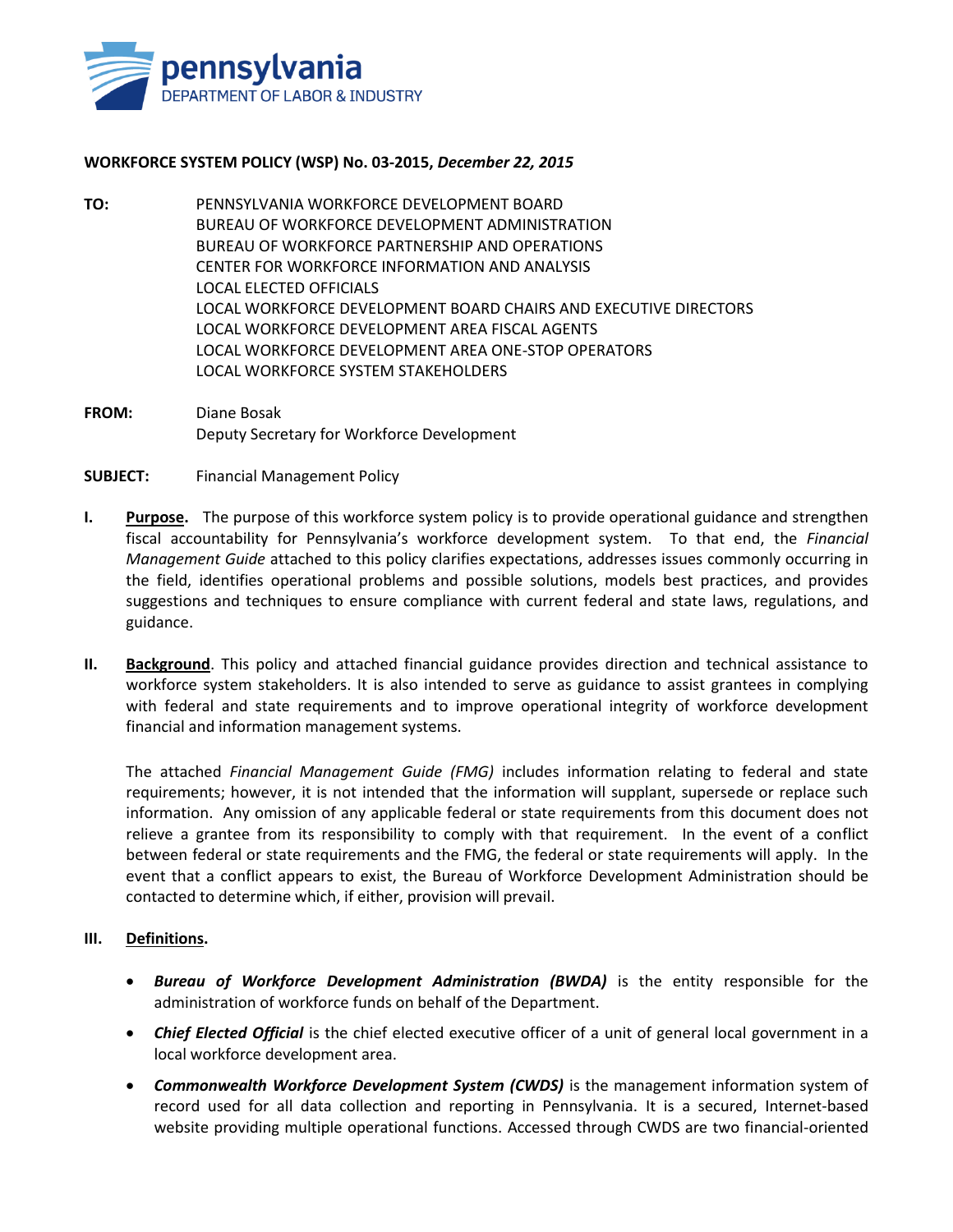information management sub-systems. The first is the *Financial Management System* (FMS) used by local area grantees and/or fiscal agents for reporting federal and state expenditures and making cash disbursement requests. The second system is the *Cost Allocation Reimbursable System* (CARS) whereby BWDA allocates funds to the local workforce development areas through the Resource Sharing Agreement Budget (RSAB) process for each PA CareerLink® center.

- *Department* is the Pennsylvania Department of Labor & Industry, which has been designated by the governor to serve as the state administrative entity/state workforce agency.
- *PA CareerLink®* is the registered trademark for Pennsylvania's one-stop centers.
- *Uniform Guidance,* a.k.a. "Super Circular," is OMB's final rule that encapsulates multiple OMB circulars into one. The formal name is "Uniform Administrative Requirements, Cost Principles, and Audit Requirements for Federal Awards."
- **IV. Applicability**. This policy complies with federal and state requirements that apply to subrecipients of funds awarded through the Department's Bureau of Workforce Development Administration. Subrecipients of such funds are referred to as grantees or sub-grantees, interchangeably, throughout this policy and FMG. Unless otherwise stated, the term includes local grant recipients, local workforce development boards, fiscal agents and non-local grantees.

The attached guide compiles information that is intended to serve as guidance to assist grantees in complying with federal and state requirements and to improve the operational integrity of the workforce development financial and information management system.

The word **"must"** throughout the attached FMG indicates *requirements*. The word **"should"** is used to indicate *best practices* or *recommended approaches* but is not necessarily required for compliance. Subrecipients are advised to seek BWDA review prior to interpreting any provision that may be unclear.

The FMG does not address any grant that is not awarded through the Department; however, grantees with similar grants may find the contents useful.

**V. Relationships**. The nature of the relationship between the Department and a grantee determines the substance of the relationship. However, the form is less important in determining the relationship than is the substance. Therefore, the labeling of an organization does not automatically create one type of relationship or the other. The following information is meant to clarify relationships:

*Sub-recipient vs Contractor***.** Regardless of any label, the distinction between subrecipients and contractor is based upon OMB's "Uniform Guidance" found at 2 CFR Chapter I, Chapter II, Part 200, et al. and determined in accordance with 2 CFR 200.330 *(subrecipient and contractor determinations)*. See also 2 CFR 200.92 which states, "A subaward may be provided through any form of legal agreement, including an agreement that the pass-through entity considers a contract." So, if a pass-through entity makes an award, that is called a "contract," but which meets the criteria under 2 CFR 200.330 to be a subaward, the non-Federal entity must comply with the provisions of the Uniform Guidance relevant to sub-awards regardless of the name used by the pass-through entity to refer to the award agreement.

**A. Fiscal Agent**. To assist in the administration of grant funds, the chief elected official(s) may designate an entity to serve as a fiscal agent. Such designation shall not relieve the chief elected official of the liability of any misuse of grant funds. If a fiscal agent has been designated, that entity shall disburse the grant funds for workforce activities at the direction of the local workforce development board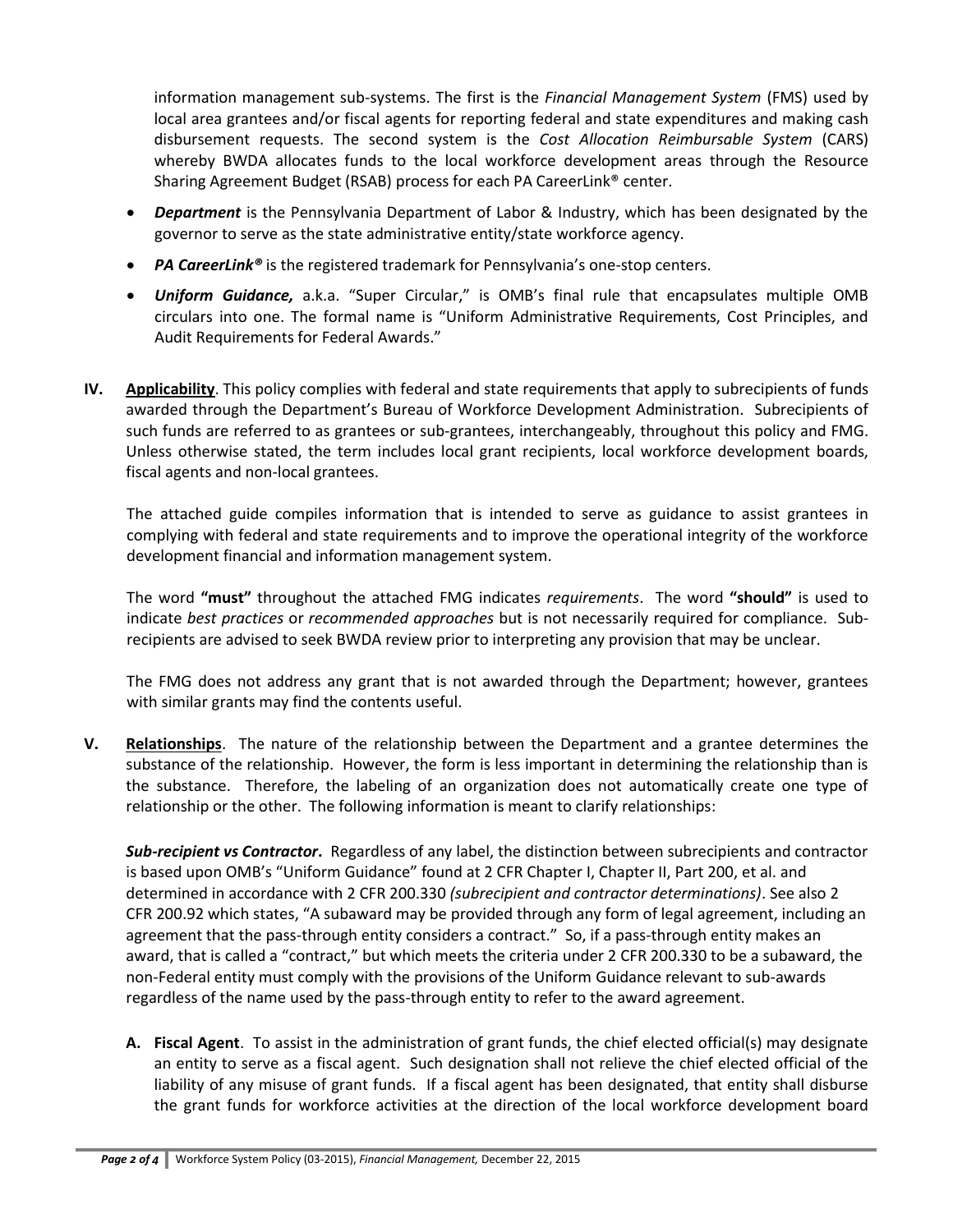pursuant to the requirements of the applicable statute(s). Such funds shall be disbursed immediately upon receiving such direction from that local board.

If the chief elected official(s) designate a fiscal agent, an agreement must be established that describes the relationship between the chief elected official(s) and the designated fiscal agent entity. The required contents of this agreement can be found in the Department's *Local Governance Policy*, which also outlines the roles and responsibilities of a fiscal agent (if one is designated).

In addition to the roles and responsibilities outlined in the *Local Governance Policy*, a designated fiscal agent coordinates, implements, allocates, and evaluates costs contained in the Resource Sharing Agreement Budget (RSAB) for each PA CareerLink<sup>®</sup> center. Fiscal agent staffs also ensure all costs are allowable, consistent with the approved RSAB, covered under the Memorandum of Understanding (MOU) or Resource Sharing Agreement (RSA), and reported to the Department accurately and on time. In such instances where no fiscal agent has been designated for a local workforce development area, the chief elected official or grant recipient is responsible for such responsibilities.

**B. One-Stop Operator (Operator).** Local workforce development boards, with the agreement of the chief elected official(s), are authorized to designate one-stop operators and to 'terminate for cause' the eligibility of such operators. To receive funds made available under WIOA title I-B to operate a one-stop center (or centers), an entity (which may be a consortium of entities pursuant to Sec.  $121(d)(2)(B)$ , shall be designated or certified as a one-stop operator through a competitive process. The operator of a PA CareerLink® center (or centers) shall be known as "PA CareerLink® Operator(s)."

The Operator identifies all shared resources and costs associated with each center (or centers) and assists in the development of the MOU and RSAB. Consistent with federal and state statutes, associated regulations, policies and procedures, the PA CareerLink® Operator communicates, negotiates, manages, integrates, coordinates, and conducts oversight of all services provided by and in cooperation with all partners associated with the PA CareerLink<sup>®</sup> center (or centers).

**C.** PA CareerLink<sup>®</sup> Partners. Each PA CareerLink<sup>®</sup> center is unique in that the number and type of partners that provide services vary from one location to another. It is a local-level decision to define the relationships within the various organizations through the local agreement process.

Types of partners include: required/full-time, additional, and rent-only partners.

- **VI. Contact Entity**. Technical assistance and/or inquiries regarding this policy may be directed to the Pennsylvania Department of Labor & Industry, Bureau for Workforce Development Administration, Grants and Fiscal Services Division, 651 Boas Street, Suite 1200, Harrisburg, PA 17121. Electronic inquiries may be directed to at [LI-BWDA-Grants-Fiscal@pa.gov.](mailto:LI-BWDA-Grants-Fiscal@pa.gov) Telephonic inquiries may be directed to (717) 783-8050.
- **VII. Rescissions**. Workforce Investment Information Notice (WIIN) No. 2-00, Change 2, *Financial Management Technical Assistance Guide (TAG),* dated March 2, 2004, in its entirety; PA CareerLink® Financial Management Guide, dated July 1, 2012; Workforce System Policy 03-2014, *Financial Management Policy (Issued as a Working Draft),* November 19, 2014.
- **VIII. Attachment**.Commonwealth of Pennsylvania Financial Management Guide (FMG).
- **IX. References**. This list contains references that are directly associated with this policy. A more extensive list of references and resources can be found as an appendix to the attached FMG.